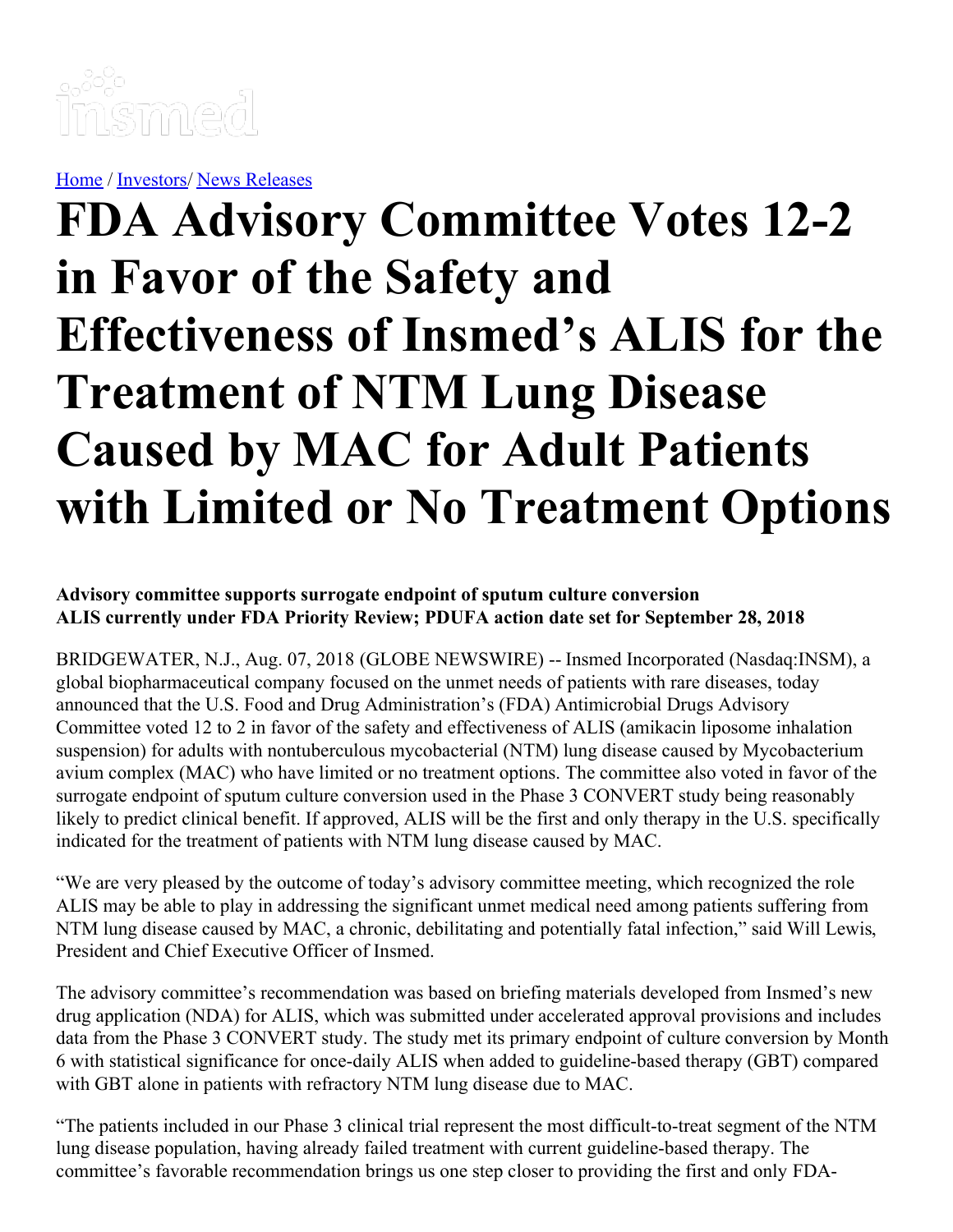approved treatment for these patients. We look forward to working closely with the FDA as it completes its review of our application," said Paul Streck, M.D., Chief Medical Officer of Insmed.

In a separate vote, the committee voted against the safety and effectiveness of ALIS in the broadest population of adult patients with NTM lung disease caused by MAC.

The FDA is not bound by the committee's recommendation but takes its input into consideration when evaluating whether to approve Insmed's NDA for ALIS, which is currently under Priority Review by the FDA with an action date of September 28, 2018 under the Prescription Drug User Fee Act (PDUFA). The FDA has previously designated ALIS an orphan drug, a breakthrough therapy, and a Qualified Infectious Disease Product (QIDP) under the Generating Antibiotic Incentives Now (GAIN) Act.

## **About NTM Lung Disease**

NTM lung disease is a rare and serious disorder associated with increased rates of morbidity and mortality. There is an increasing prevalence of lung disease caused by NTM and Insmedbelieves it is an emerging public health concern worldwide. Patients with NTM lung disease may experience a multitude of symptoms such as fever, weight loss, cough, lack of appetite, night sweats, blood in the sputum, and fatigue. Patients with NTM lung disease frequently require lengthy hospital stays to manage their condition. Insmed is not aware of any approved inhaled therapies specifically indicated for refractory NTM lung disease caused by MAC in North America, Japan or Europe. Current guideline-based approaches involve use of multi-drug regimens not approved for the treatment of NTM lung disease, and treatment can be as long as two years or more.

The prevalence of human disease attributable to NTM has increased over the past two decades. In a decade long study (1997 to 2007), researchers found that the prevalence of NTM lung disease in the U.S. was increasing at approximately 8% per year and that NTM patients on Medicare over the age of 65 were 40% more likely to die over the period of the study than those who did not have the disease. In the U.S., Insmed estimates there will be between 75,000 and 105,000 patients with diagnosed NTM lung disease in 2018, of which the Company expects 40,000 to 50,000 will be treated for NTM lung disease caused by MAC. Insmed expects that between 10,000 and 15,000 of these patients will be refractory to treatment. In Japan, Insmedestimates there will be between 125,000 and 145,000 patients with diagnosed NTM lung disease in 2018, with approximately 60,000 to 70,000 of those patients being treated for NTM lung disease caused by MAC and 15,000 to 18,000 of these treated patients being refractory to treatment. Insmed also estimates there will be approximately 14,000 patients with diagnosed NTM lung disease in the EU5 (comprised of France, Germany, Italy, Spain and the United Kingdom) in 2018, of which the Company estimates approximately 4,400 will be treated for NTM lung disease caused by MAC and approximately 1,400 of these treated patients will be refractory to treatment.

# **About ALIS**

ALIS is a novel, inhaled, once-daily formulation of amikacin that is in late-stage clinical development and under regulatory review by the FDA for adult patients with NTM lung disease caused by MAC. Amikacin solution for parenteral administration is an established drug that has activity against a variety of NTM; however, its use is limited by the need to administer it intravenously and by toxicity to hearing, balance, and kidney function. Insmed's advanced pulmonary liposome technology uses charge neutral liposomes to deliver amikacin directly to the lung where it is taken up by the lung macrophages where the NTM infection resides. This prolongs the release of amikacin in the lungs while minimizing systemic exposure, thereby offering the potential for decreased systemic toxicities. ALIS's ability to deliver high levels of amikacin directly to the lung distinguishes it from intravenous amikacin. ALIS is administered once daily using an optimized, investigational eFlow® Nebulizer System manufactured by PARI Pharma GmbH (PARI), a portable aerosol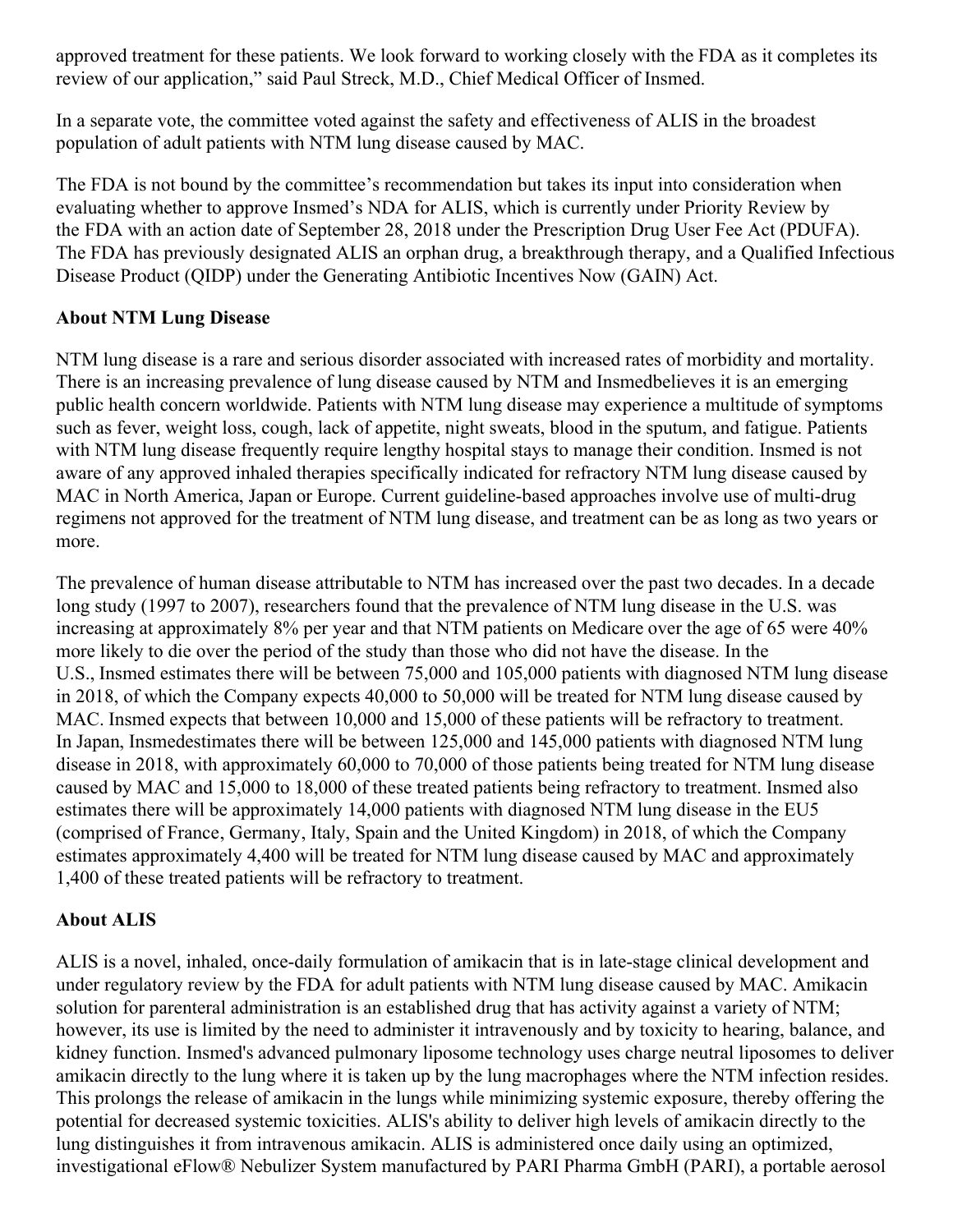## **About CONVERT (INS-212) and INS-312**

CONVERT is a randomized, open-label, global Phase 3 trial designed to confirm the culture conversion results seen in Insmed's Phase 2 clinical trial of ALIS in patients with refractory NTM lung disease caused by MAC. CONVERT is being conducted in 18 countries at more than 125 sites. The primary efficacy endpoint is the proportion of patients who achieved culture conversion at Month 6 in the ALIS plus GBT arm compared to the GBT-only arm. Patients who achieved culture conversion by Month 6 are continuing in the CONVERT study for an additional 12 months of treatment following the first monthly negative sputum culture. Patients who did not culture convert may have been eligible to enroll in our INS-312 study. INS-312 is a single-arm open-label extension study for patients who completed six months of treatment in the INS-212 study but did not demonstrate culture conversion by Month 6. Under the study protocol, nonconverting patients in the ALIS plus GBT arm of the INS-212 study will receive an additional 12 months of ALIS plus GBT. Patients who crossed over from the GBT-only arm of the INS-212 study will receive 12 months of treatment of ALIS plus GBT.

### **About Insmed**

Insmed Incorporated is a global biopharmaceutical company focused on the unmet needs of patients with rare diseases. The Company's lead product candidate is ALIS, which is in late-state development and under regulatory review by the FDA for adult patients with NTM lung disease caused by MAC, which is a rare and often chronic infection that is capable of causing irreversible lung damage and can be fatal. Insmed's earlierstage clinical pipeline includes INS1007, a novel oral reversible inhibitor of dipeptidyl peptidase 1 with therapeutic potential in non-cystic fibrosis bronchiectasis and other inflammatory diseases, and INS1009, an inhaled nanoparticle formulation of a treprostinil prodrug that may offer a differentiated product profile for rare pulmonary disorders, including pulmonary arterial hypertension. For more information, visit www.insmed.com.

#### **Forward-looking Statements**

This press release contains forward-looking statements that involve substantial risks and uncertainties. "Forward-looking statements," as that term is defined in the Private Securities Litigation Reform Act of 1995, are statements that are not historical facts and involve a number of risks and uncertainties. Words herein such as "may," "will," "should," "could," "would," "expects," "plans," "anticipates," "believes," "estimates," "projects," "predicts," "intends," "potential," "continues," and similar expressions (as well as other words or expressions referencing future events, conditions or circumstances) may identify forward-looking statements.

The forward-looking statements in this press release are based upon the Company's current expectations and beliefs, and involve known and unknown risks, uncertainties and other factors, which may cause the Company's actual results, performance and achievements and the timing of certain events to differ materially from the results, performance, achievements or timing discussed, projected, anticipated or indicated in any forward-looking statements. Such risks, uncertainties and other factors include, among others, the following: risks that the remainder of the data from the treatment and off-treatment phases of INS-212 will not be consistent with the six-month results of the study; uncertainties in the research and development of the Company's existing product candidates, including due to delays in data readouts, such as the full data from the INS-212 study, patient enrollment and retention or failure of the Company's preclinical studies or clinical trials to satisfy pre-established endpoints, including secondary endpoints in the INS-212 study and endpoints in the INS-212 extension study (the INS-312 study); risks that subsequent data from the INS-312 study will not be consistent with the interim results; failure to obtain, or delays in obtaining, regulatory approval from the U.S. Food and Drug Administration, Japan's Ministry of Health, Labour and Welfare, Japan's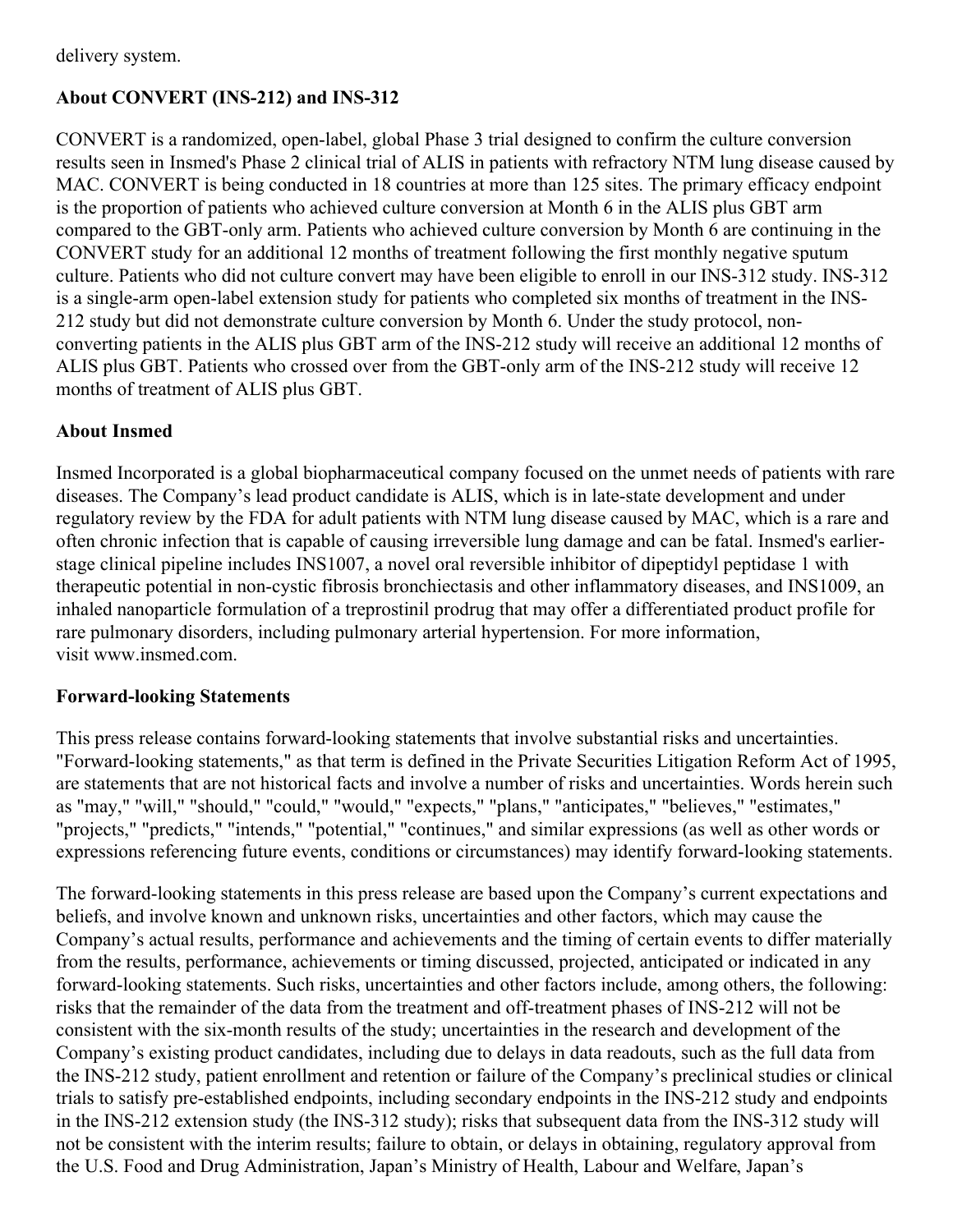Pharmaceuticals and Medical Devices Agency, the European Medicines Agency, and other regulatory authorities for the Company's product candidates or their delivery devices, such as the eFlow Nebulizer System, including due to insufficient clinical data, selection of endpoints that are not satisfactory to regulators, extensions of action dates under PDUFA or complexity in the review process for combination products; imposition of significant post-approval regulatory requirements on our product candidates or failure to maintain regulatory approval for the Company's product candidates, if received, due to a failure to satisfy post-approval regulatory requirements, such as the submission of sufficient data from confirmatory clinical studies; safety and efficacy concerns related to the Company's product candidates; lack of experience in conducting and managing preclinical development activities and clinical trials necessary for regulatory approval, including the regulatory filing and review process; uncertainties in the rate and degree of market acceptance of product candidates, if approved; inability to create an effective direct sales and marketing infrastructure or to partner with third parties that offer such an infrastructure for distribution of the Company's product candidates, if approved; inaccuracies in the Company's estimates of the size of the potential markets for the Company's product candidates or limitations by regulators on the proposed treatment population for the Company's product candidates; failure of third parties on which the Company is dependent to conduct the Company's clinical trials, to manufacture sufficient quantities of the Company's product candidates for clinical or commercial needs, including the Company's raw materials suppliers, or to comply with the Company's agreements or laws and regulations that impact the Company's business; inaccurate estimates regarding the Company's future capital requirements, including those necessary to fund the Company's ongoing clinical development, regulatory and commercialization efforts as well as milestone payments or royalties owed to third parties; failure to develop, or to license for development, additional product candidates, including a failure to attract experienced third-party collaborators; uncertainties in the timing, scope and rate of reimbursement for the Company's product candidates; changes in laws and regulations applicable to the Company's business and failure to comply with such laws and regulations; inability to repay the Company's existing indebtedness or to obtain additional capital when needed on desirable terms or at all; failure to obtain, protect and enforce the Company's patents and other intellectual property and costs associated with litigation or other proceedings related to such matters; restrictions imposed on the Company by license agreements that are critical for the Company's product development, including the Company's license agreements with PARI Pharma GmbH and AstraZeneca AB, and failure to comply with the Company's obligations under such agreements; competitive developments affecting the Company's product candidates and potential exclusivity related thereto; the cost and potential reputational damage resulting from litigation to which the Company is or may become a party; loss of key personnel; and lack of experience operating internationally.

The Company may not actually achieve the results, plans, intentions or expectations indicated by the Company's forward-looking statements because, by their nature, forward-looking statements involve risks and uncertainties because they relate to events and depend on circumstances that may or may not occur in the future. For additional information about the risks and uncertainties that may affect the Company's business, please see the factors discussed in Item 1A, "Risk Factors," in the Company's Annual Report on Form 10-K for the year ended December 31, 2017 and any subsequent filings with the Securities and Exchange Commission.

The Company cautions readers not to place undue reliance on any such forward-looking statements, which speak only as of the date of this press release. The Company disclaims any obligation, except as specifically required by law and the rules of the Securities and Exchange Commission, to publicly update or revise any such statements to reflect any change in expectations or in events, conditions or circumstances on which any such statements may be based, or that may affect the likelihood that actual results will differ from those set forth in the forward-looking statements.

#### **Contact:**